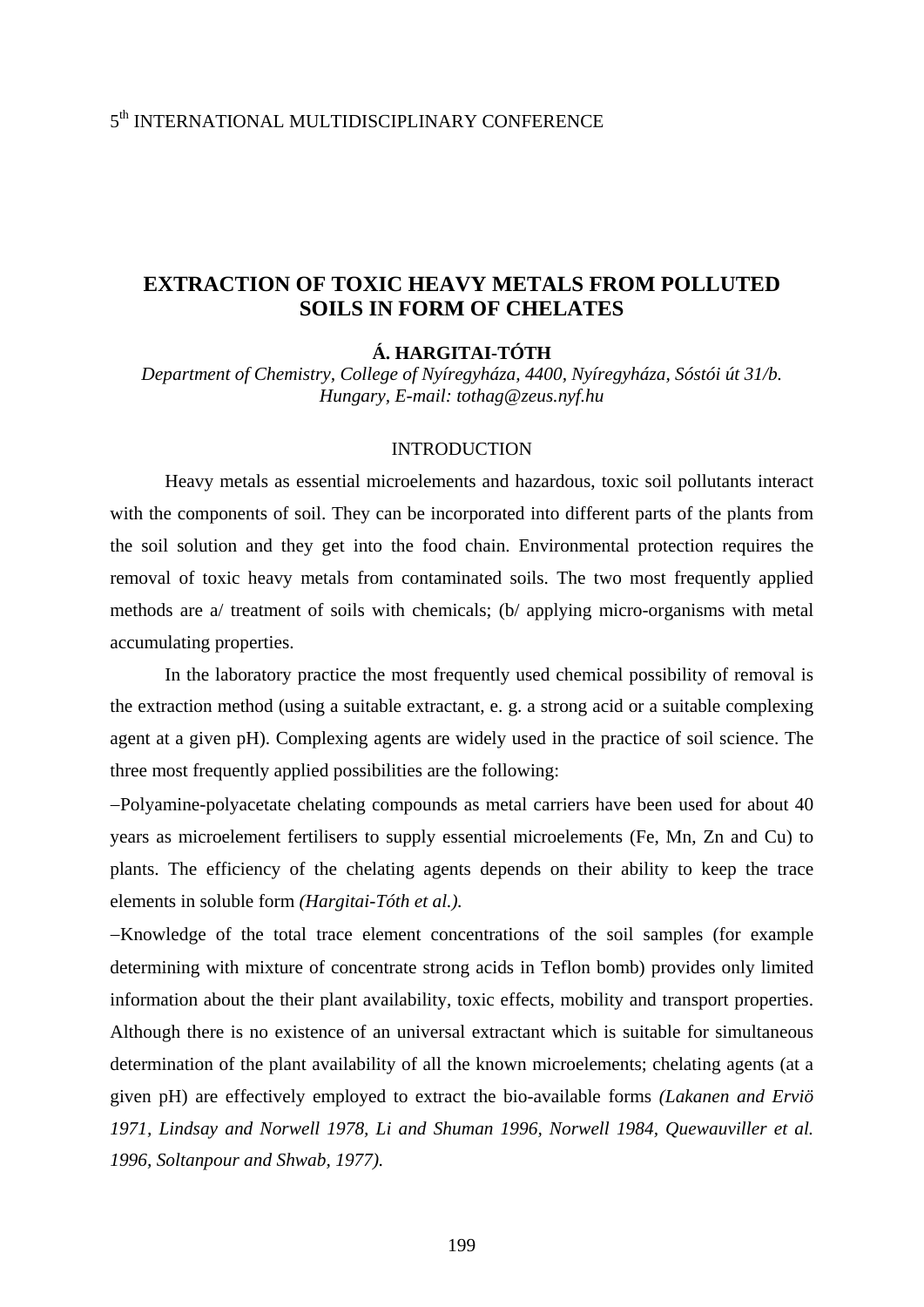−Chelating agents are often used to remove toxic heavy metals from contaminated soils and this topic is a highly important issue in environmental protection *(Peters and Shem 1992).* 

The objectives of this study were:

- (1)to investigate the effect of some extractants (containing EDTA or DTPA chelating agents) on the extractability of Cd, Pb and Cr from artificially polluted soils;
- (2)to examine the effect of pH on the extraction in the presence of EDTA or without EDTA;
- (3)finally we considered to study the time-dependence of the extraction of the examined heavy metals from artificially polluted soils using EDTA (pH=4,65).

 In this paper we give a qualitative interpretation of the extraction in terms of previous suggestions.

## MATERIALS AND METHODS

 In the experiments three different soils: a humus alluvial soil from Tiszavasvári, a chernozem soil from Tiszalök and a sandy soil from Nyíregyháza (East Hungary) were used. Some chemical characteristics of these soils are shown in Table I.

| <i>Tuble 1.</i> Sunit characteristics uala of the sons |                               |                |                   |
|--------------------------------------------------------|-------------------------------|----------------|-------------------|
|                                                        | alluvial soil<br><b>Humus</b> | Chernozem soil | <b>Sandy soil</b> |
| pH (KCl)                                               | .40                           | 7,67           | 5.2               |
| Org. $C(g/kg)$                                         | '9.J                          | 3.3            |                   |
| Carbonate<br>$\%$                                      | 14.1                          | 6.69           |                   |

*Table I.* **Some characteristics data of the soils** 

*Artificial pollution of soils.* Soils were thoroughly shaken with solutions of  $Cd(NO<sub>3</sub>)<sub>2</sub>$ , Pb(NO<sub>3</sub>)<sub>2</sub> and Cr(NO<sub>3</sub>)<sub>3</sub>. Each soil contained 2⋅10<sup>-5</sup> mol/g Cd (2248 mg/kg), Pb (4144 mg/kg) or Cr (1040 mg/kg). After half an hour of shaking the homogeneous suspensions were transferred into plastic dishes and kept in a room, for more than 3 years. In the course of time the soil samples lost their water content. The experiments were made three years after the pollution.

 In the first part of the experiments the effect of three extraction procedures was investigated on the removal of Cd, Pb and Cr from artificially polluted humus alluvial, chernozem and sandy soils:

−0,005M DTPA/ 0,01M CaCl2/ 0,1M trietanol-amin (TEA) (pH=7,30), [*Lindsay and Norwell 1978],*

−0,005M DTPA/ 1 M NH4HCO3 (pH=7,60), [*Soltanpour and Shwab,1977*],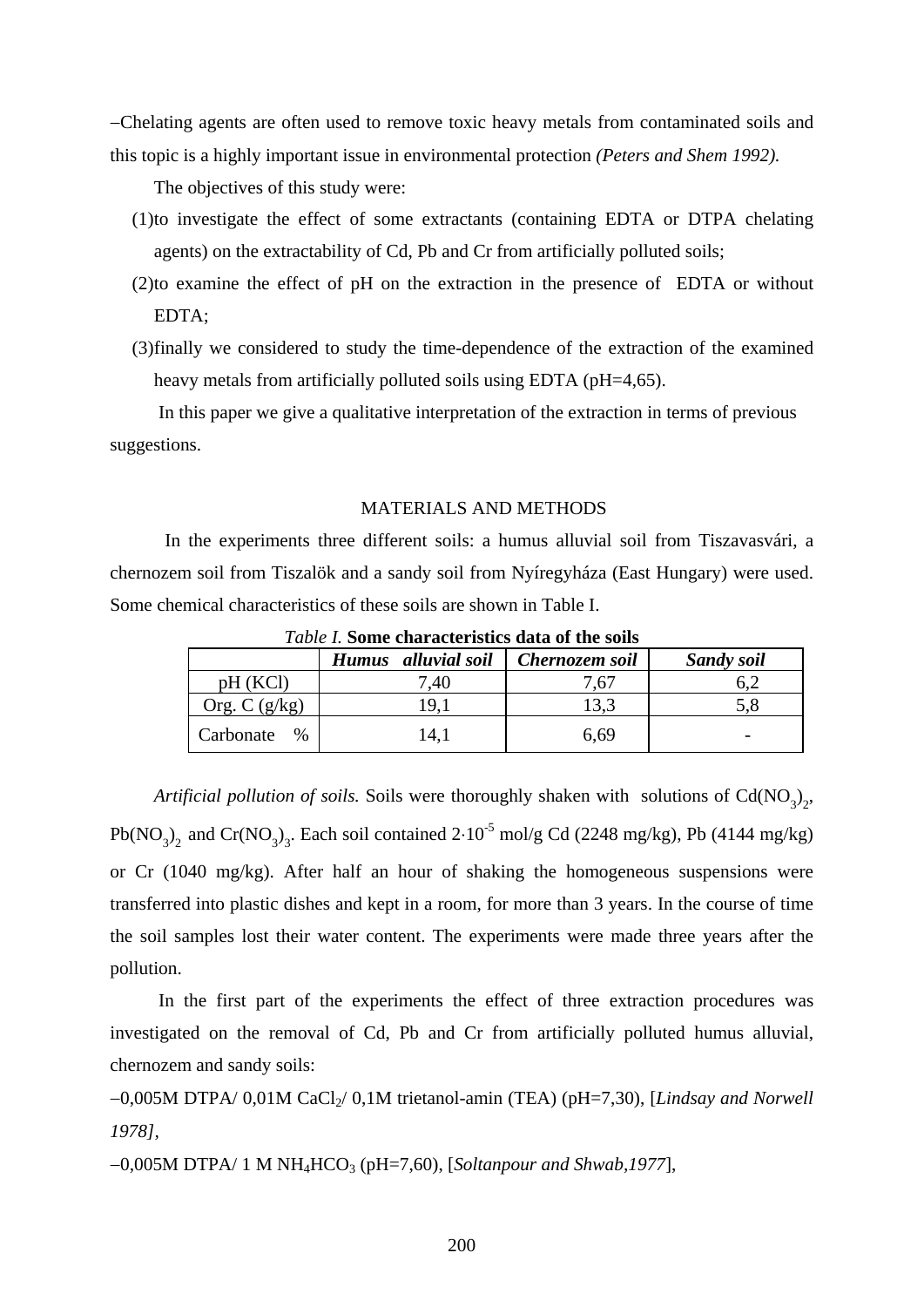#### −0,02 M EDTA/ 0,5 M NH4OOC-CH3 (pH=4,65), [*Lakanen and Erviö, 1971*].

Secondly we investigated the effect of pH on the extraction of Cd, Pb and Cr from artificially polluted humus alluvial and chernozem soils in presence of EDTA or without EDTA. Two parallel experiments were carried out. In one of the runs the samples were mixed with solutions contained appropriate concentrations of  $HNO<sub>3</sub>$  or NaOH to adjust the pH. In the other run the solutions contained EDTA too. The ratio of solid : liquid was 1:40 and the molar ratio of heavy metal : ligand was 1:50. The pH of the solutions was measured and the heavy metal concentrations in the liquid phase were determined by AAS.

 Finally we have studied the time-dependence of extraction of Cd, Cr, Pb from polluted humus alluvial and chernozem soils using EDTA as extracting agent. Before carrying out the experiment bidistilled water was added to the soil samples and the mixtures were stirred for 30 min. This time proved to be enough to reach equilibrium between the phases. After 30 min. the pH was adjusted to 4,65. At time zero EDTA was added to the samples and the suspensions were stirred vigorously. The ratio of solid : liquid was 1:40, the molar ratio of heavy metal : ligand was 1:50 and pH was kept at a constant value of pH=4,65 by adding a few drops of 2M HCl or 2M NaOH if it required. Reaction periods varied from 0,5 min to 3 days. The temperature was 25 °C. Then 10 cm<sup>3</sup> portions of the suspensions were withdrawn and the phases were separated by colloid membrane filtration. The concentrations in the liquid phase were determined by AAS.

#### RESULTS AND DISCUSSION

Three extraction procedures (DTPA/CaCl<sub>2</sub>/TEA; DTPA/NH<sub>4</sub>HCO<sub>3</sub>; EDTA/NH<sub>4</sub>OOC-CH3) were compared in Fig. 1 to evaluate the extractability of Cd, Pb and Cr from polluted soils. The extractants contained salts  $(CaCl<sub>2</sub>, NH<sub>4</sub>HCO<sub>3</sub>$  and  $NH<sub>4</sub>OOC-CH<sub>3</sub>)$ . The effect of salts on extraction was to improve the removal processes since salt solutions have also been used as extracting agents. The improvement is probably due to cation exchange reaction, which play an important roll in adsorption and desorption processes.

EDTA was the most effective extractants for Cd and Pb. This extraction removed more than 90% Cd and 63-75% Pb for the three different types of soils (Fig.1A). The percentages of DTPA extractable heavy metal ions (32-40% for Cd and 12-36% for Pb, according to the methods of both *Lindsay et al.* and *Soltanpour et al*.) were much lower (Fig.1B) than those for EDTA (according to *Lakanen et al*.). Extracting metals more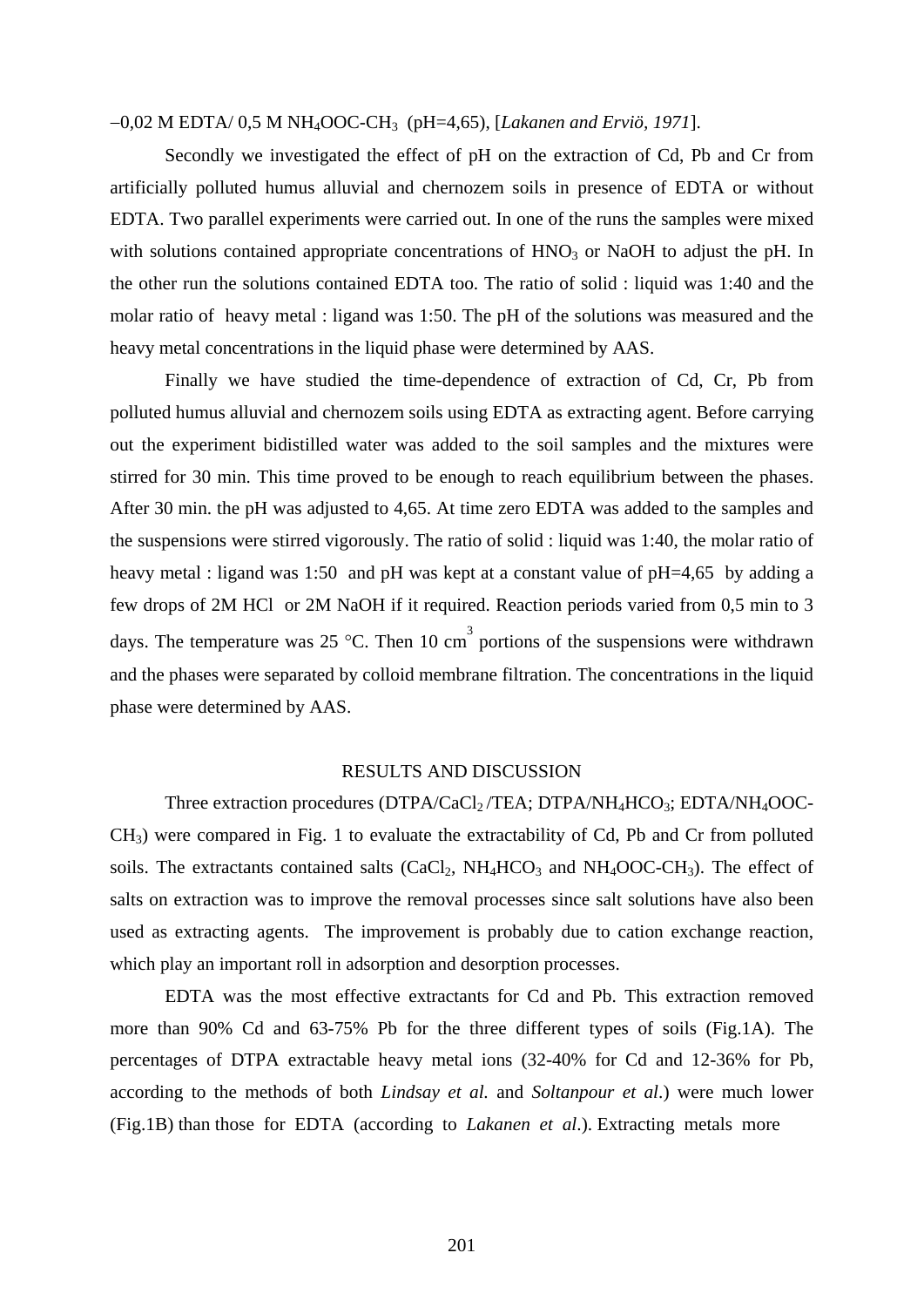

*Fig.1: Comparison of Pb (A), Cd (B) and Cr (C) extracted by three chelating extractants from humus alluvial, chernozem and sandy soil.*

effectively from polluted soils may require higher concentrations of chelating agent (DTPA) or higher extractant : soil ratio. The concentration of EDTA (0,02 M) was four times higher than the concentration of DTPA. The amount of extracted chromium was very low (less than 4%) for all the three extractants as was shown on Fig.1C. The reason for the slight removal results of Cr may be the rather immobile species of Cr(III) that can be present in different compounds or lattice structures of great binding strength.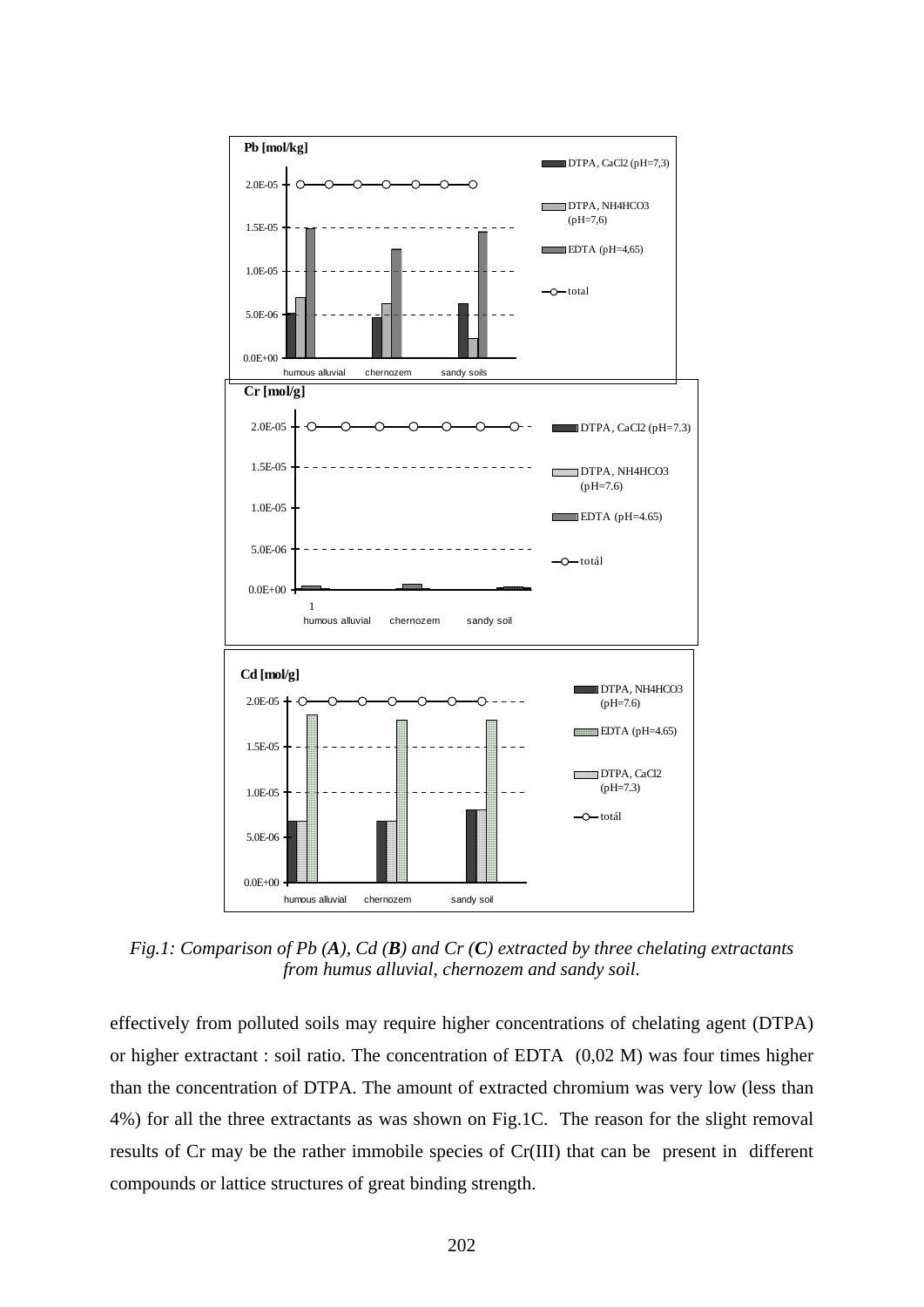Changes in percentages of extracted Cd, Pb and Cr versus pH are shown in Fig.2 for the chernozem soil. There were no meaningful differences between the soils. The extracted amounts of heavy metal ions at a given pH followed the order:  $Cd > Pb >> Cr$ . At pH 1 about 20% of Cr, 60-70% of Pb and more than 90% of Cd appeared in the solution. As the pH increased the efficiency of extractability sharply decreased. Practically there were no  $Cr^{3+}$ ions at pH > 2,5; Pb<sup>2+</sup>-ions at pH > 3 and Cd<sup>2+</sup>-ions at pH > 7,5 in the solution.

At low pH the most important effects of  $H^+$ -ions were the following:

−Heavy metal cations on the surface of clays, other minerals (oxides and hydroxides of Fe, Mn, Al, Si, etc.) and humus substances were exchanged;

−H+ -ions could cause serious damage in the soil structure by changing the interaction between the soil particles;

−It can be suggested that mainly carbonates and Fe-, Mn-oxides coatings of the aluminosilicate-matrix were dissolved (together with the previously chemisorbed or precipitated toxic, polluting heavy metal ions on their surfaces) and the matrix remained relatively unharmed.

 In Fig. 3 the efficiency of extraction with Cd, Pb and Cr in percentages as a function of pH for the chernozem soil can be seen in presence of EDTA. The most favourable conditions for removal of Cd and Pb were in pH range 3-5,5. In this range the extractability of heavy metals remained almost constant. The removal efficiency for Cd was approximately 75% (chernozem as well as humus alluvial soil); for Pb 65% (chernozem soil) and 75% (humous alluvial soil). The extraction of Pb above pH 7 depended better on pH than Cd. The ability of EDTA to enhance the extractability of Cr(III) was very low (less than 5%) over the entire examined pH range.

 Changes in percentage of Cd, Pb and Cr during a 3-day experimental period - that is the removal with EDTA, - are shown in Fig. 4 for the chernozem soil. There were no significant differences between the soils. Extraction of Cd and Pb was faster than that of Cr. Approximately 1 day was required to reach the equilibrium. It can be seen on Fig.4 that the removal processes for Cd and Pb could be divided into two groups: the rapid reactions taking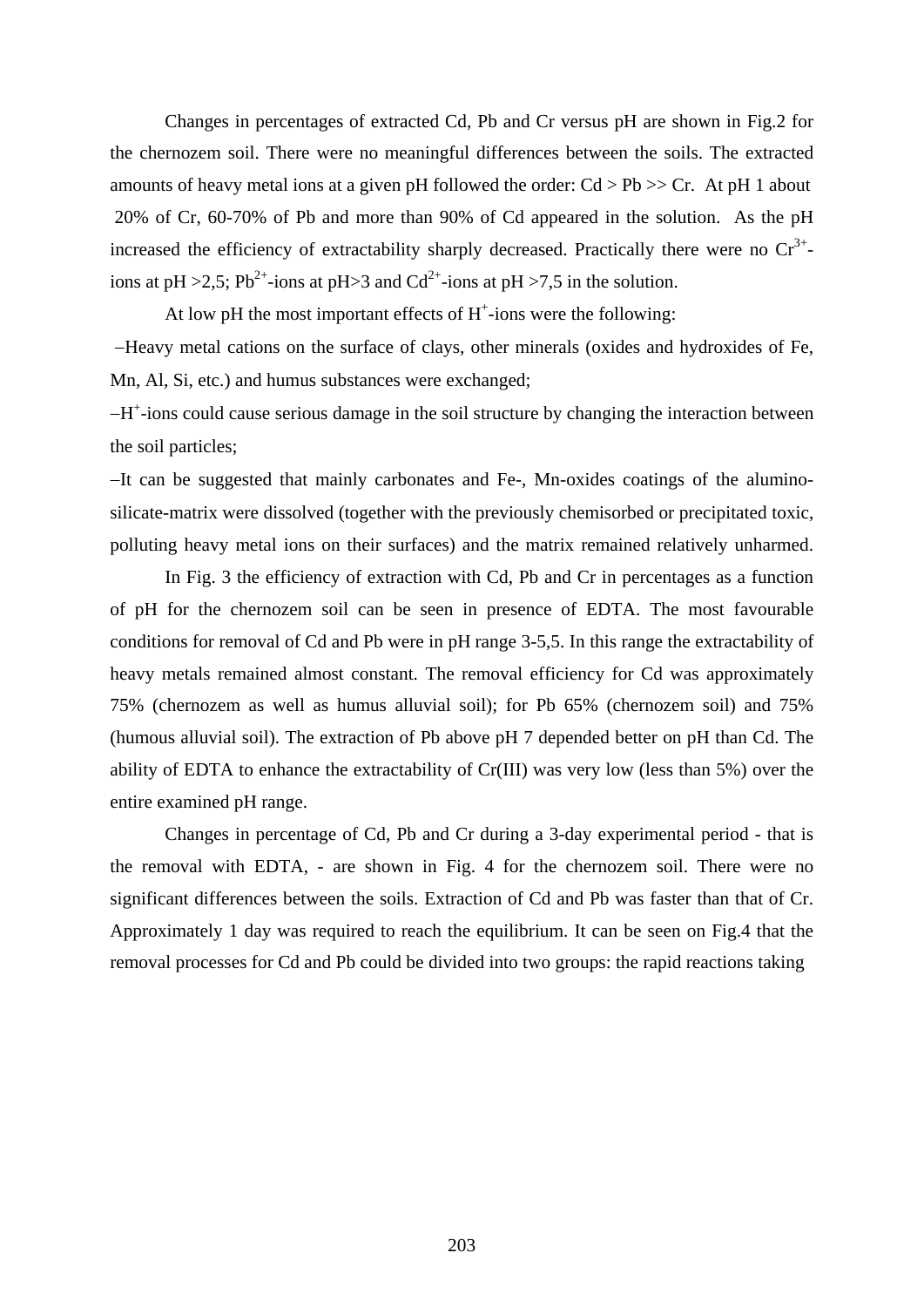

*Fig.2. Changes with pH in the percentages of extracted Cd, Pb and Cr with polluted chernozem soil without EDTA.* 



*Fig.3. Changes with pH in the percentages of Cd, Pb and Cr extracted with EDTA with polluted chernozem soil*.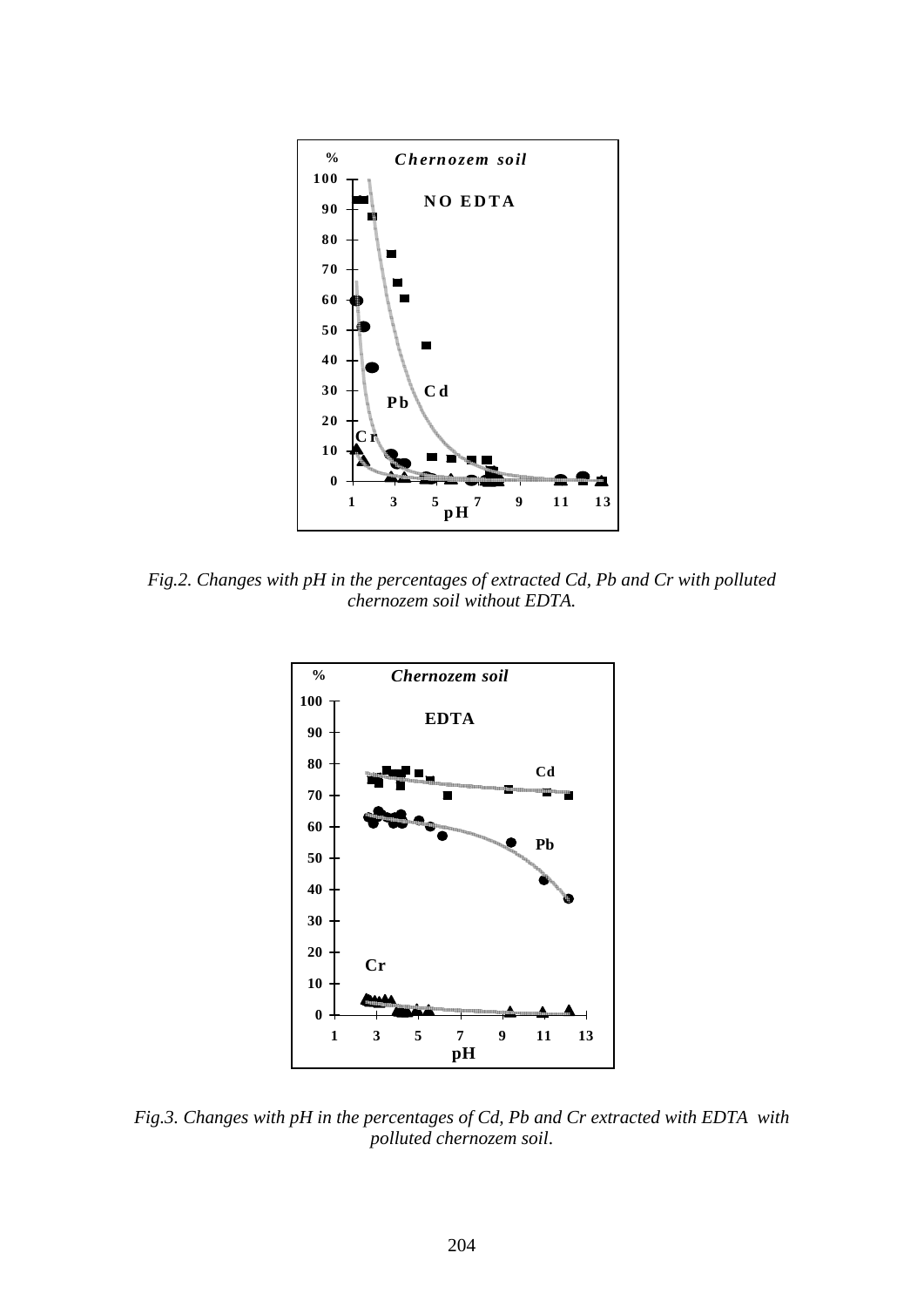

*Fig. 4. Changes with time in the percentages of Cd, Pb and Cr extracted with EDTA with polluted chernozem soil (pH=4,65).* 

place within two minutes and the slow reactions requiring about one day. Due to the fast reaction about 90% (both soils) of Cd and 72% (chernozem), 86% (humus alluvial soil) of Pb appeared in the solution. The efficiency of the extraction after one day was for Cd 96% (chernozem soil), 99% (humus alluvial soils) and for Pb 85 % (chernozem soil), 99 % (humus alluvial soil). Therefore it is not possible to describe the extraction with a single-reaction because the heavy metals are fixed on a variety of soil components (clay minerals, hydrous oxides of silicon, aluminium, manganese, humic substances, etc.) whose affinity and binding strength are very different. For this reason many types of reactions occur during the extraction (dissolution, ion-exchange, desorption, decomplexation, surface precipitation, diffusion from the inner sites of the soil matrix, etc.).

 In case of Cr the processes of removal was much slower. The efficiency of extraction was only 6,1% (chernozem) and 3,4% (humus alluvial soil) after three days and this time was not enough to reach the equilibrium. The slow extraction partly can be attributed to slow irreversible processes (e.g. diffusion from the internal lattice sites). Moreover it is possible that the forward steps (e.g. desorption) of the reversible processes of the removal are much